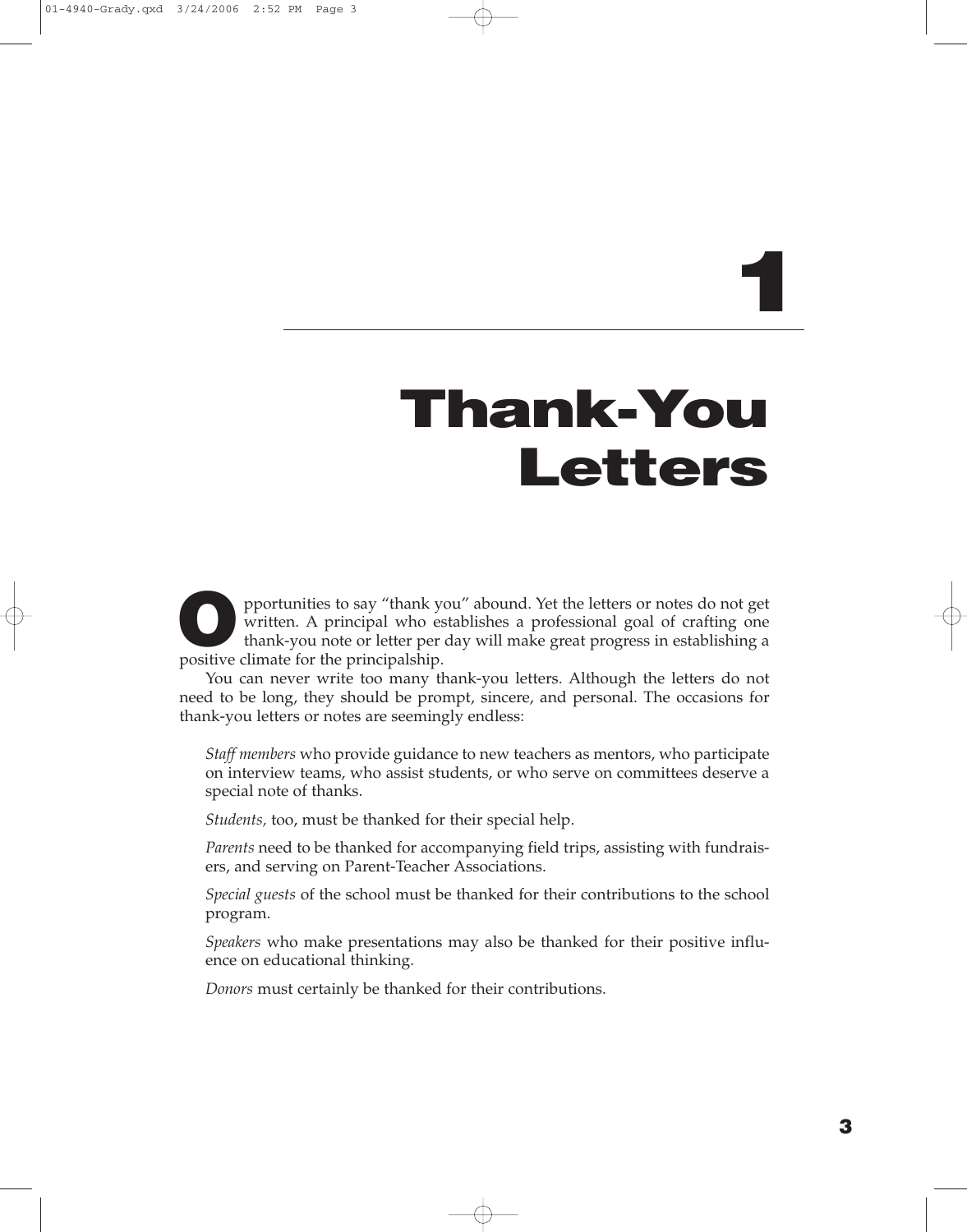**4** 194 HIGH-IMPACT LETTERS FOR BUSY PRINCIPALS

#### **Thank-You Letter 1.1**

# **STAFF MENTOR**

#### **Elementary or Secondary**

(Date)

(Name)

(Address)

Dear (Name):

Thank you for serving as a mentor to (Name) this year. Sharing your ideas and expertise about teaching has made this a rewarding and successful experience for (Name). Your understanding of learning theories, familiarity with school policies and procedures, teaching excellence, and interpersonal skills all contributed to a successful year. Your investment in the mentoring process affects the teaching profession as a whole as well as student learning.

Thank you for your contributions to the mentoring program.

Sincerely,

Principal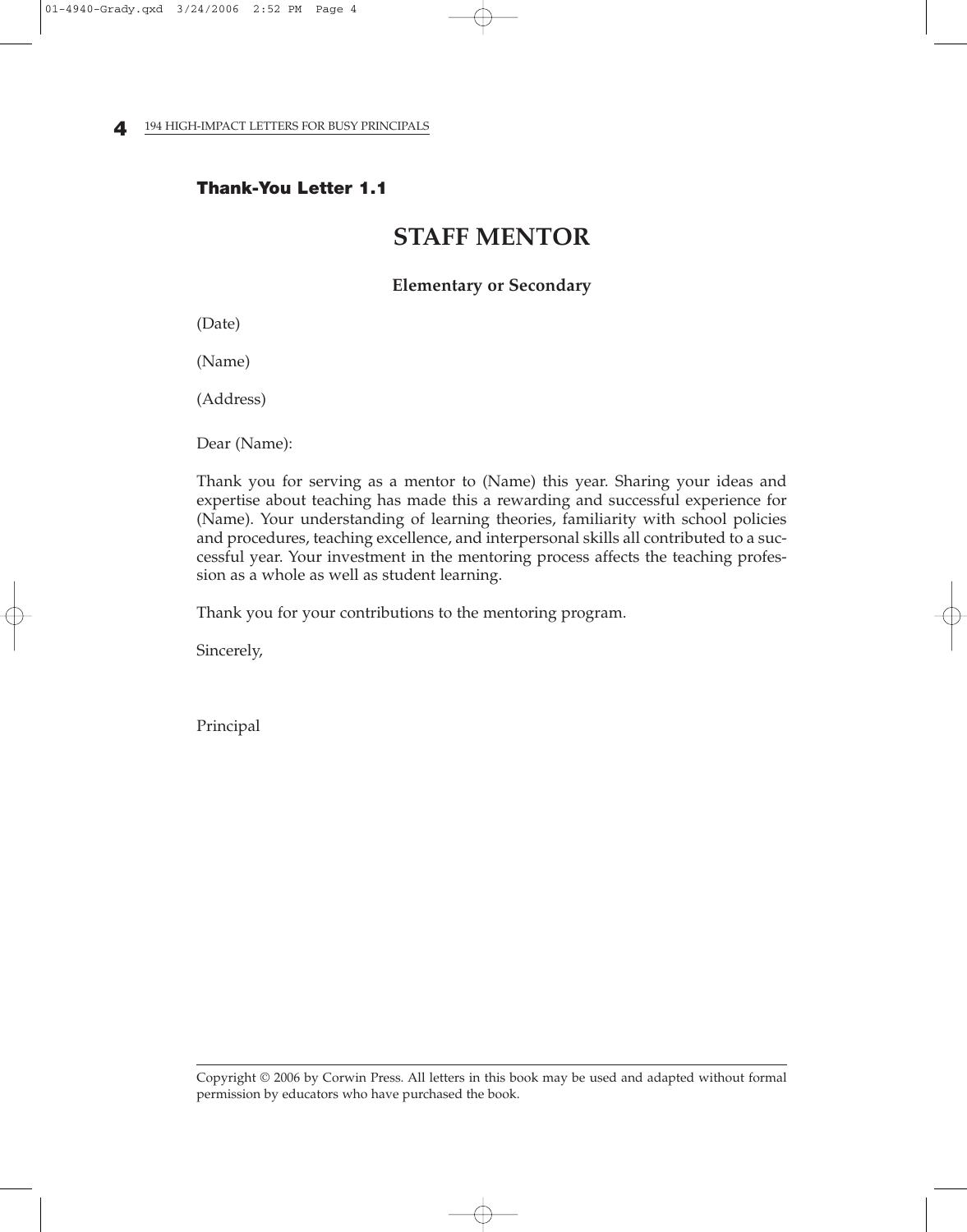### **STAFF TEAM MEMBER**

**Elementary or Secondary**

(Date)

(Name)

(Address)

Dear (Name):

Thank you for your willingness to serve on the Teacher Interview Team. I really enjoyed the opportunity to work with you in the process of hiring new staff members. The task is critical, but with many hands, the work involved in screening applications, conducting phone interviews, and identifying the top candidates was a success. The new process we've used during our past two screenings has really assisted us in identifying those who best match the philosophy of (Name of School) School.

I hope that you found the process enjoyable. As always, change and revision help to improve our work. Please take a few minutes to reflect on the process and provide me with any ideas you might have for improving it.

Again, *thank you* for your contributions.

Sincerely,

Principal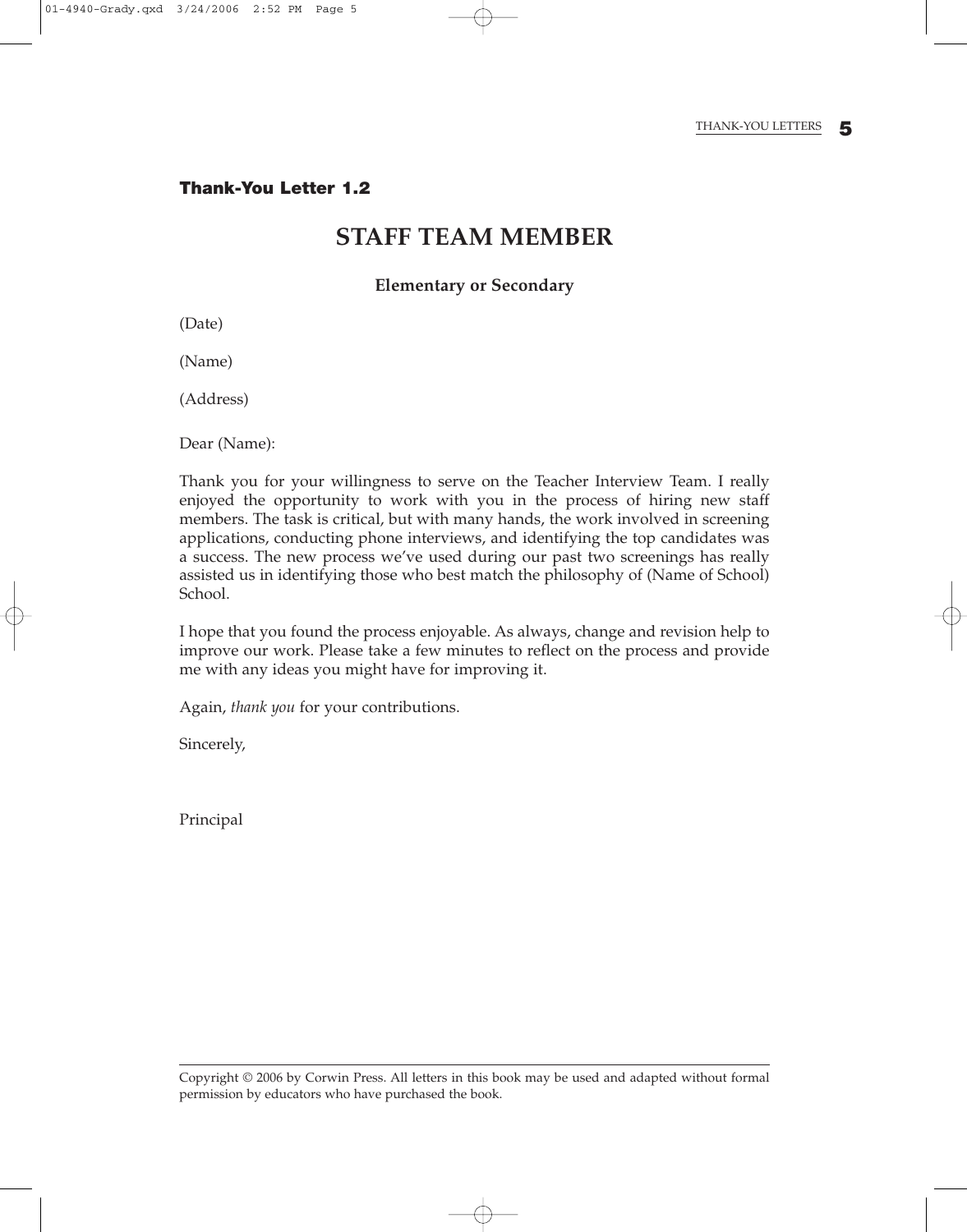**6** 194 HIGH-IMPACT LETTERS FOR BUSY PRINCIPALS

#### **Thank-You Letter 1.3**

# **STAFF MEMBER LEAVING SCHOOL**

#### **Elementary or Secondary**

(Date)

(Name)

(Address)

Dear (Name):

Thank you for your service to (Name of School) School. During your tenure here, you worked hard toward making (Name of School) School's mission come true. Your ability to work with students is exceptional. The "extras" you provided to assist student learning helped the entire team. We will all miss your humor too.

Please help us by completing the exit evaluation survey that you will receive from the personnel office. Your comments about your experiences at (Name of School) School will help us be the best we can be!

I wish you the best in your new job. You will be missed by all of us.

Sincerely,

Principal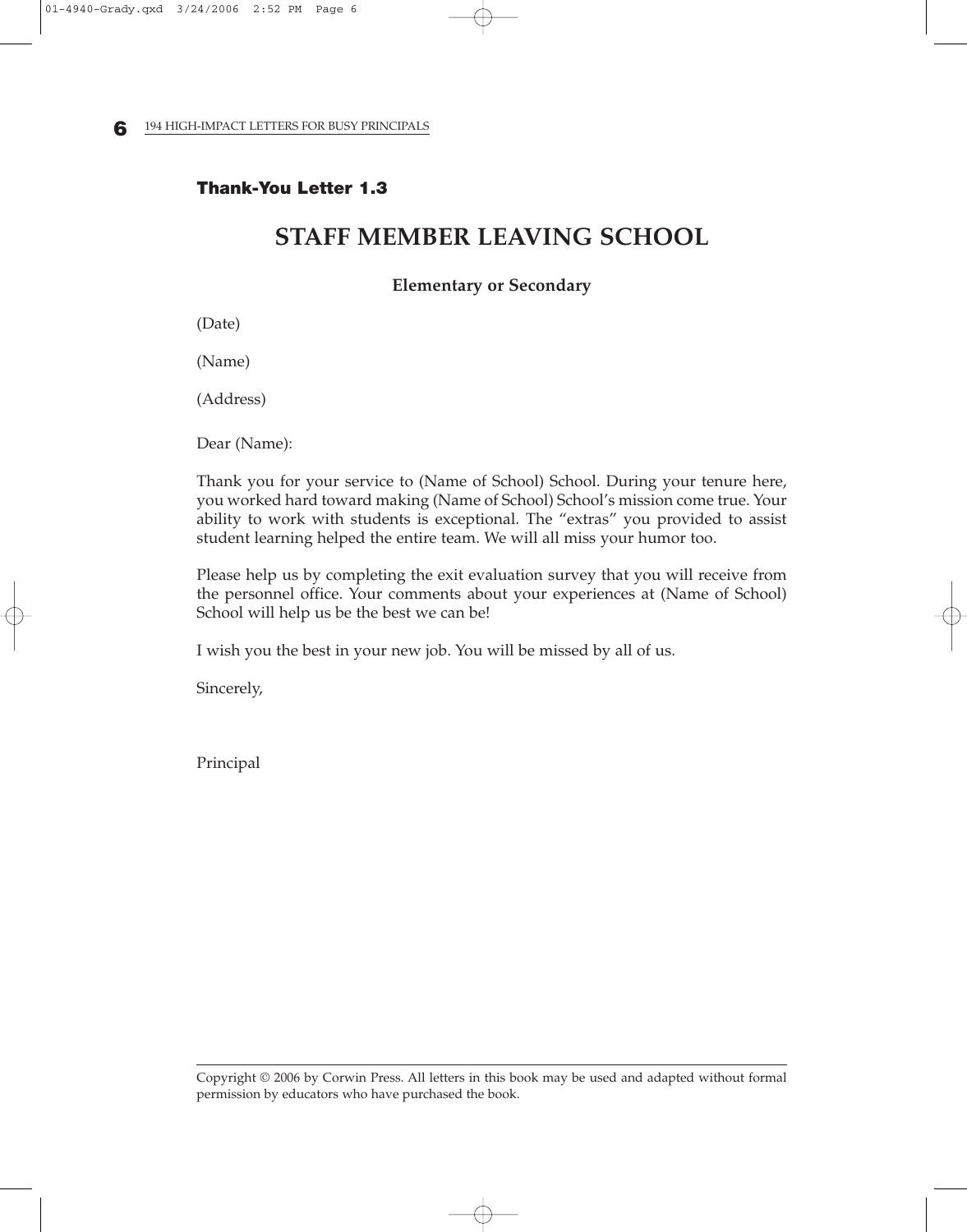# **STAFF COMMITTEE MEMBER**

#### **Elementary or Secondary**

(Date)

(Name)

(Address)

Dear (Name):

Thank you for agreeing to serve on the (Name of Committee) Committee. This is an important assignment, and your work on the committee will affect the entire school district.

The specific tasks for the committee are to

- •
- •
- 
- •
- •

We will need to have the committee report by (date).

We look forward to hearing the results of your work.

Sincerely,

Principal

 $\oplus$ 

Copyright © 2006 by Corwin Press. All letters in this book may be used and adapted without formal permission by educators who have purchased the book.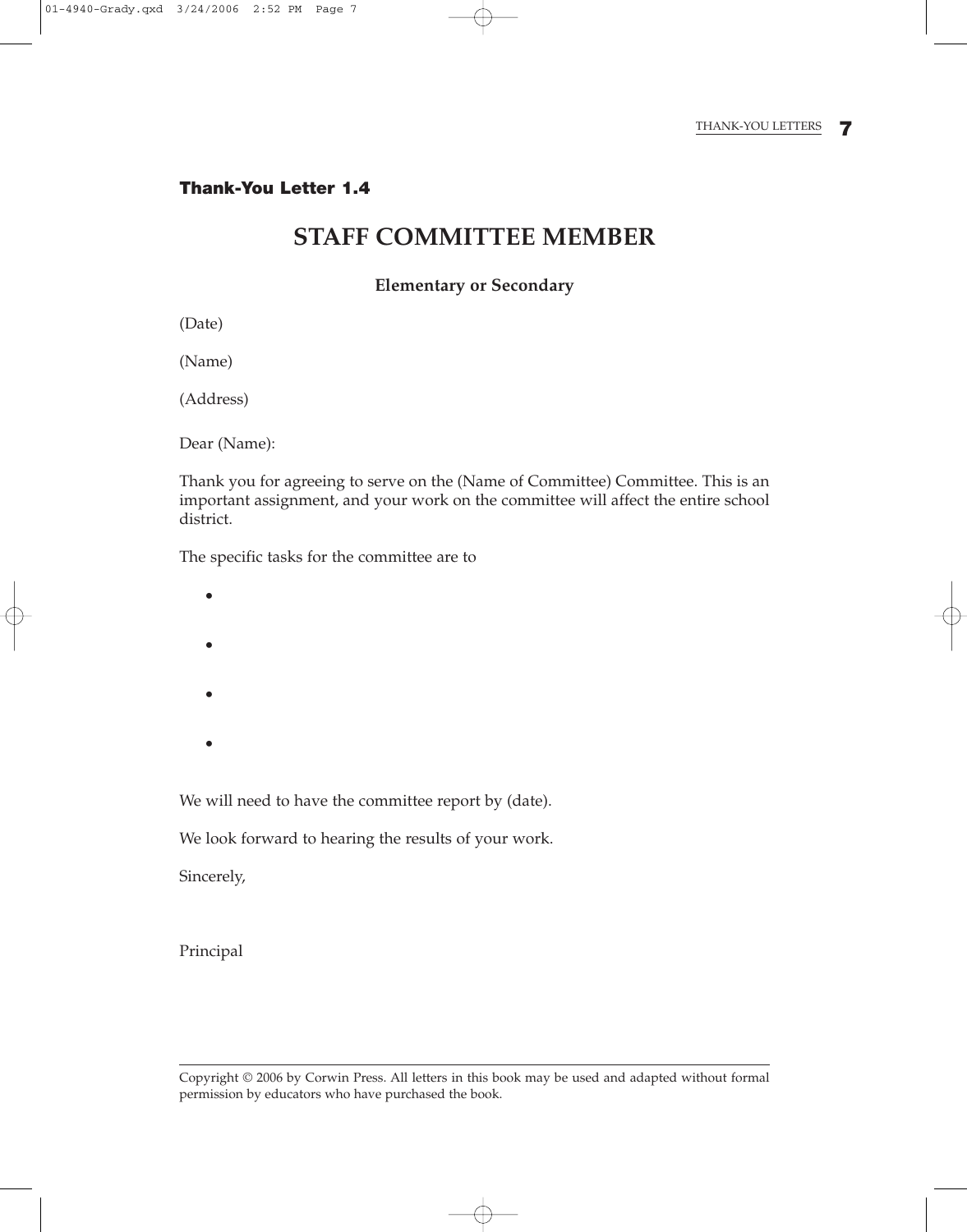**8** 194 HIGH-IMPACT LETTERS FOR BUSY PRINCIPALS

#### **Thank-You Letter 1.5**

# **STUDENT**

#### **Elementary or Secondary**

(Date)

(Name)

(Address)

Dear (Student Name):

Thank you for your help with the (Activity) at (Name of School) School last week. You did a great job of organizing (Activity) and working with the younger students.

Although you volunteered for this assignment to meet your (Service Hours/ Citizenship) requirement, you certainly displayed excellent interpersonal skills and the flexibility and knowledge to work with this age group. We would welcome your assistance with future activities.

On behalf of everyone who participated in (Activity), thanks!

Sincerely,

Principal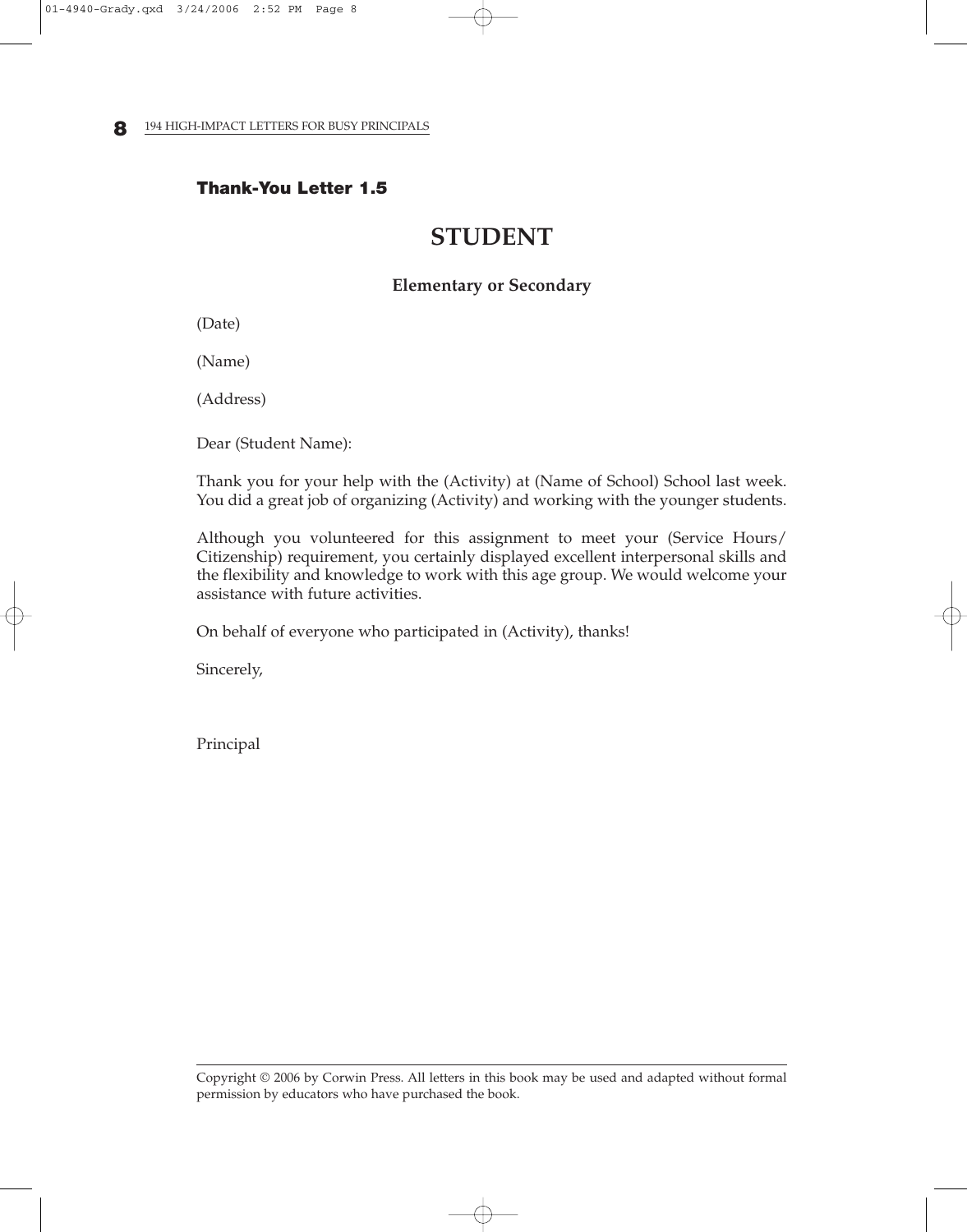# **PARENT(S), FIELD TRIP**

#### **Elementary**

(Date)

(Name)

(Address)

Dear (Name):

Thank you for accompanying the (Class) class on their field trip to (Place). The students have made many comments about what a fantastic time they had. They particularly appreciated your great sense of humor.

Field trips are a wonderful educational experience for students. These events create lasting memories for the students. They provide hands-on learning opportunities that cannot be duplicated in the classroom. Without your help, this student trip would not have been possible.

So on behalf of the students, thanks so much.

Sincerely,

Principal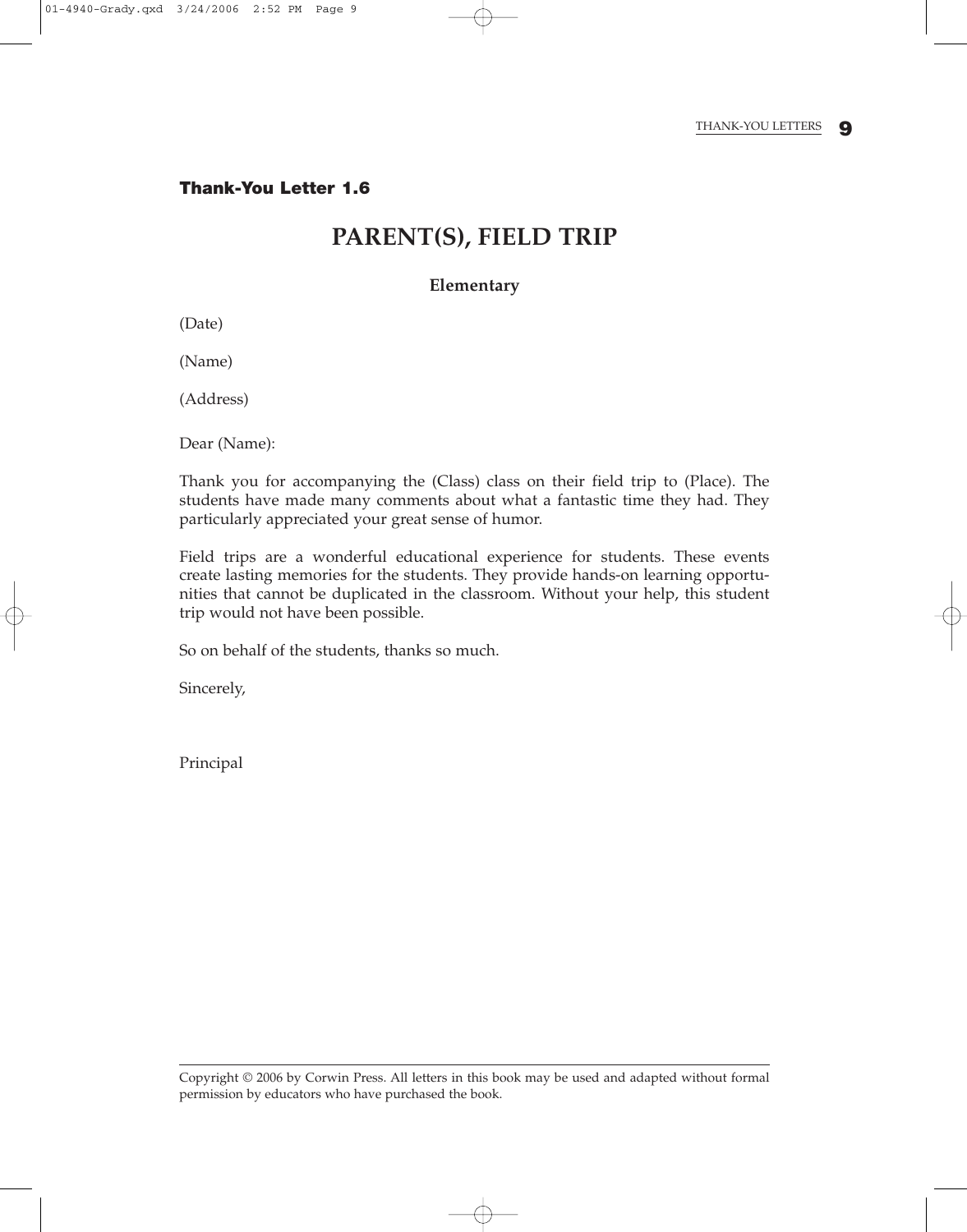#### **Thank-You Letter 1.7**

# **PARENT(S), FUNDRAISING**

#### **Elementary**

(Date)

(Name)

(Address)

Dear (Name):

Thank you for your assistance with our recent (Event) fundraising event. Your efforts resulted in profits of (Dollar Amount) for (Name of School) that exceeded our goals for the event. These funds will be used to (Fund's Uses).

Successful fundraising activities take time and organization. The success of the (Event) is clear evidence of your outstanding work.

As you know, the students at (Name of School) realize the benefits of the fundraising activities. On their behalf, thank you for your work.

Sincerely,

Principal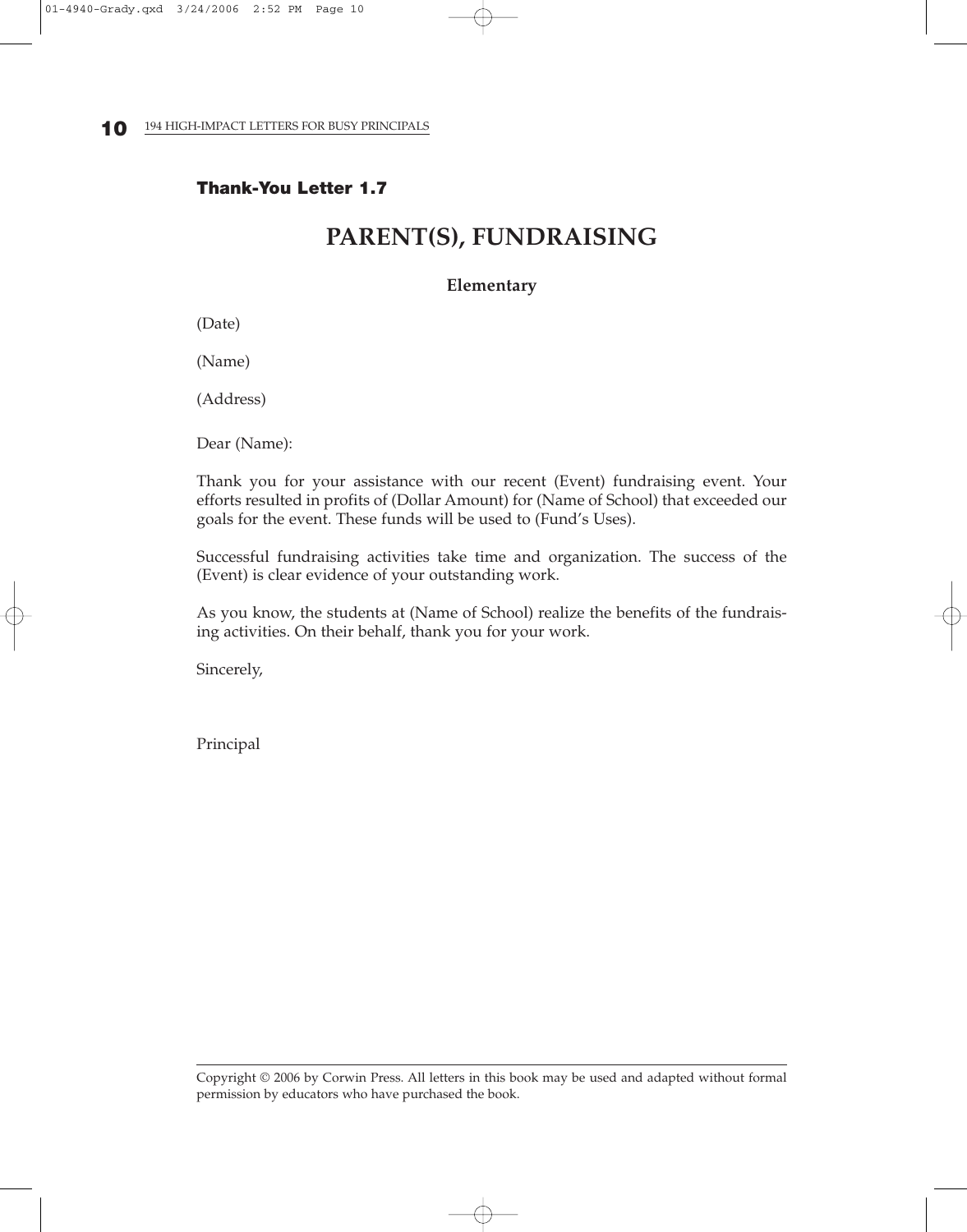#### THANK-YOU LETTERS **11**

**Thank-You Letter 1.8**

# **PARENT(S), PTO/PTA**

#### **Elementary**

(Date)

(Name)

(Address)

Dear (Name):

Thank you for your service as PTO/PTA (Position) during the (Year) school year. This work is very important to the experiences our children have at (Name of School) School. Your contributions provide the "something extra special" for the students.

Your work this year has resulted in some real successes. These include (Description of Successes). The number of parents who were involved in activities this year is truly remarkable.

The true beneficiaries of your efforts are the students at (Name of School) School.

Again, thank you for your efforts.

Sincerely,

Principal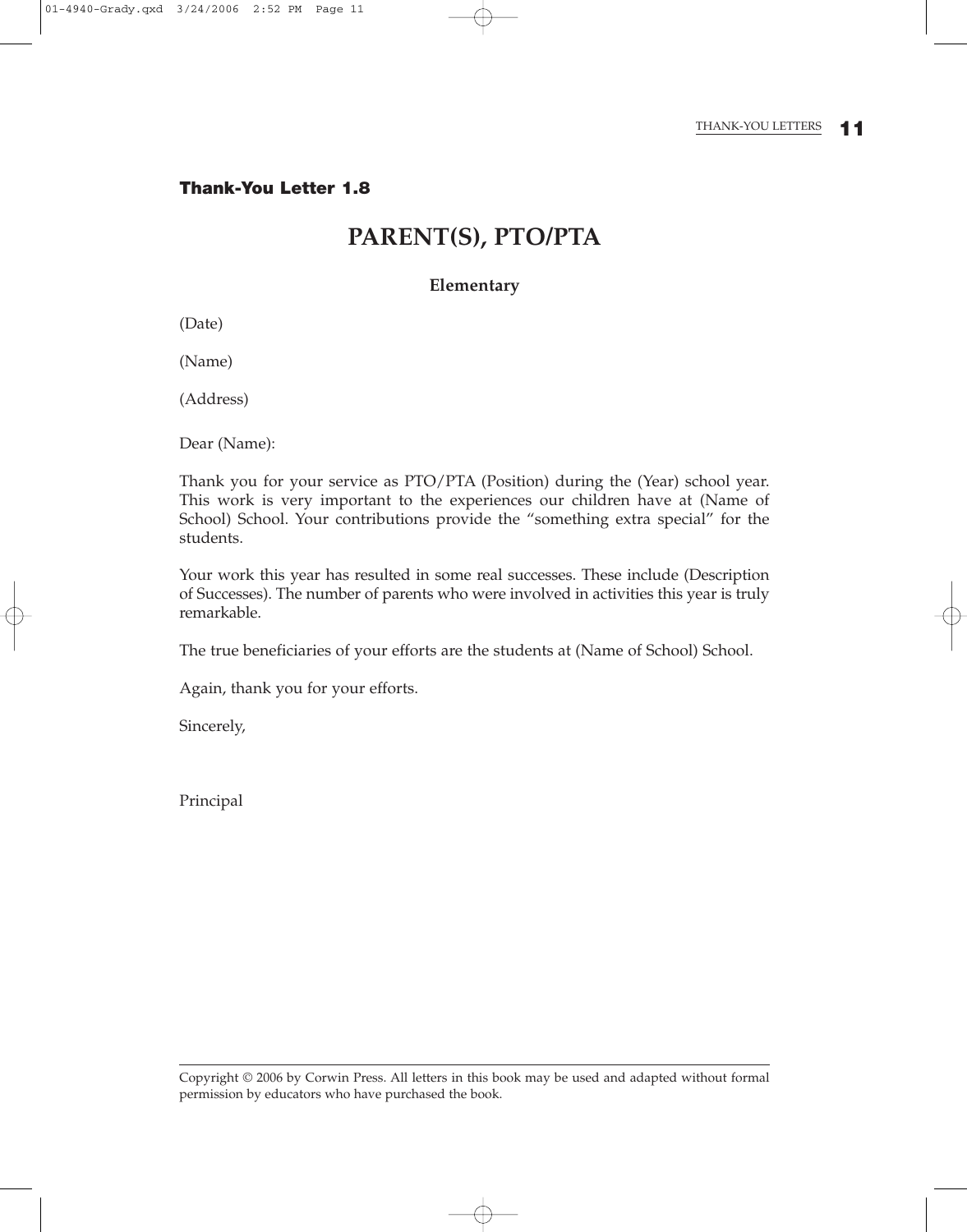#### **Thank-You Letter 1.9**

# **GUEST SPEAKER(S) (1)**

#### **Elementary**

(Date)

(Name)

(Address)

Dear (Name):

Thank you for giving your valuable time and sharing an important message with our students. It was an excellent presentation.

I also appreciate the involvement of (Names) and their important messages to the students. Their participation provided great role models for the students. Please extend our thanks to (Names).

There were many positive comments about the quality of your presentations.

Thanks for helping make (Description) Week a success.

Sincerely,

Principal

Copyright © 2006 by Corwin Press. All letters in this book may be used and adapted without formal permission by educators who have purchased the book.

⊕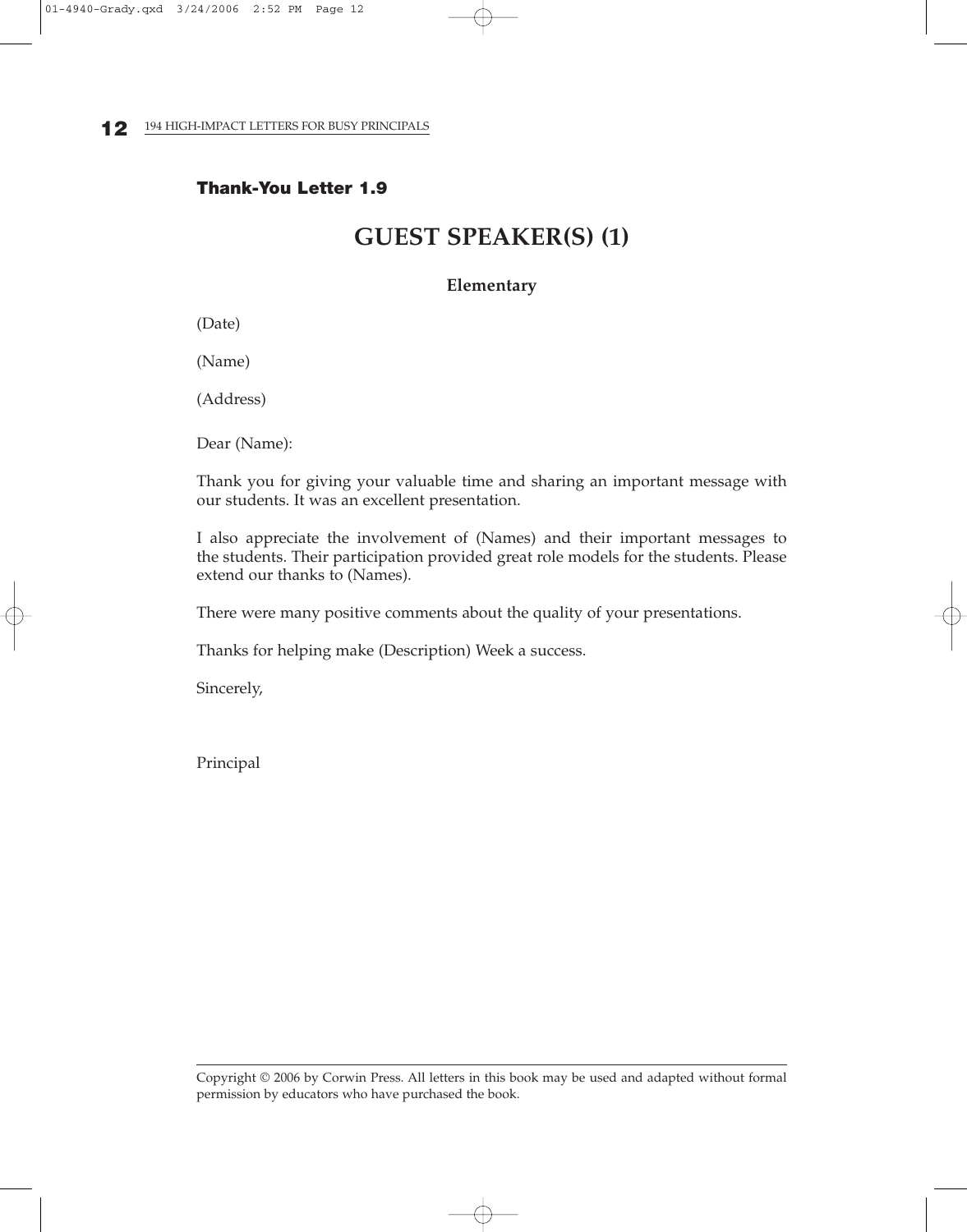#### THANK-YOU LETTERS **13**

**Thank-You Letter 1.10**

# **GUEST SPEAKER(S) (2)**

#### **Elementary or Secondary**

(Date)

(Name)

(Address)

Dear (Name):

Thank you for the program you provided for our students. Although we strive to provide the best instructional experiences we can for our students, we cannot replicate the world of work experiences you presented to the students. I am sure they will remember your presentation and that it will be a source of inspiration as they pursue their occupational interests. Your contributions are greatly appreciated!

Sincerely,

Principal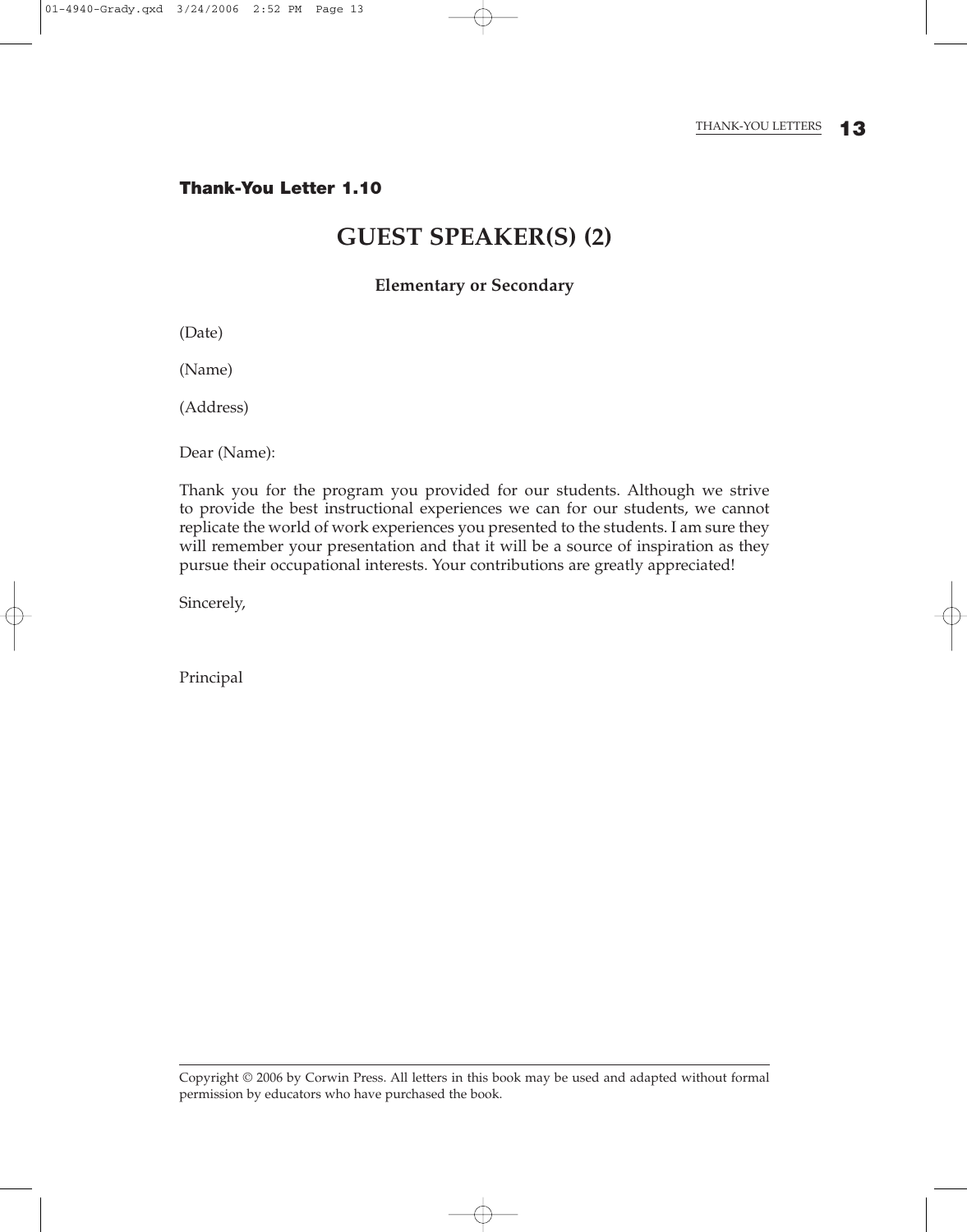#### **Thank-You Letter 1.11**

# **CONFERENCE SPEAKER**

#### **Elementary or Secondary**

(Date)

(Name)

(Address)

Dear (Name):

I really enjoyed your presentation at the (Name of Conference) Conference. I was particularly interested in what you said about (Description). Your topic is particularly timely given the national emphasis on standards and assessments. I am sorry that all of our teachers were not able to attend the presentation.

Thank you for sharing your work in this area. It is really of critical importance to educators.

Sincerely,

Principal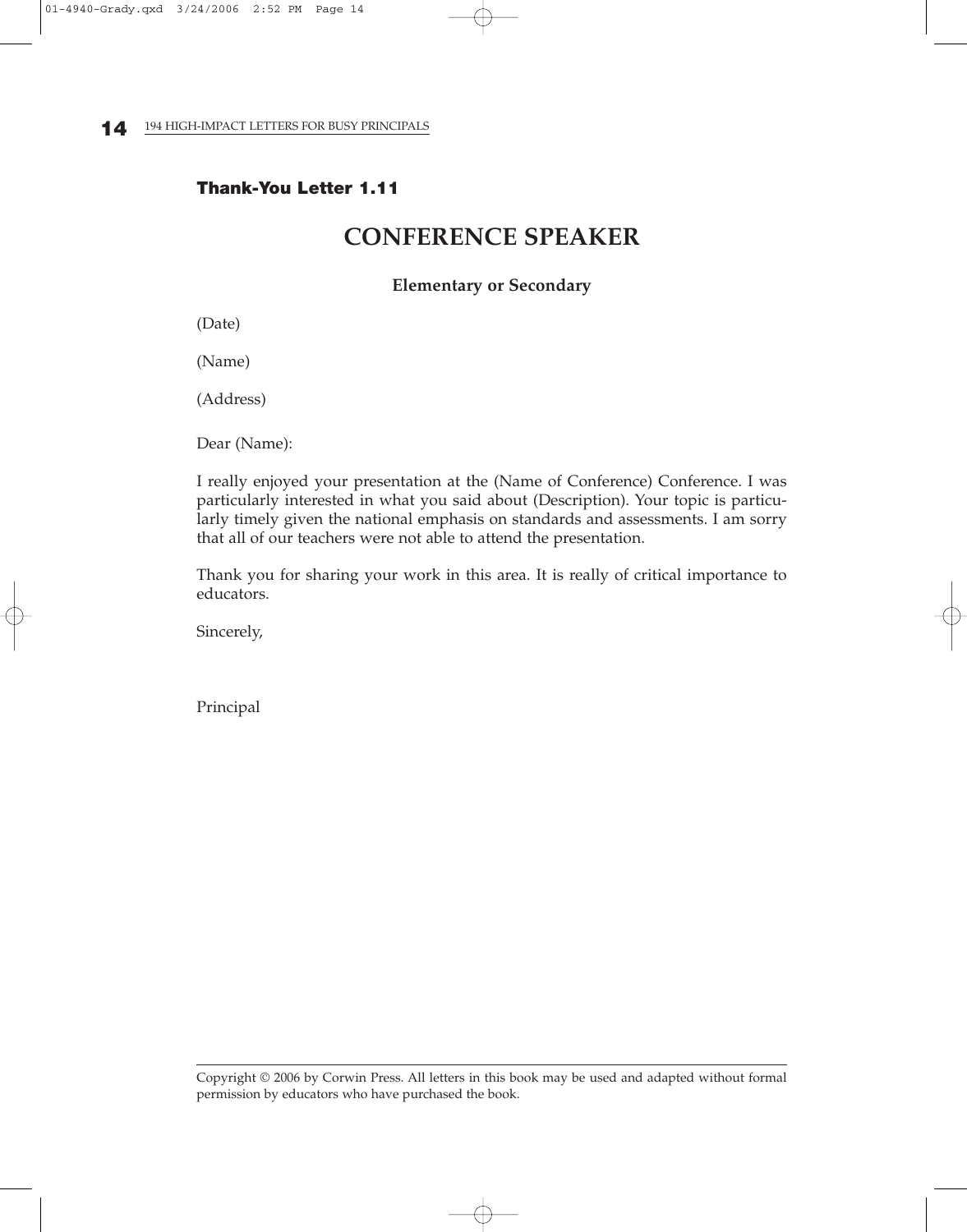## **DONATION, GENERAL**

#### **Elementary or Secondary**

(Date)

(Name)

(Address)

Dear (Name):

On behalf of the students at (Name of School) School, thank you for your generous contribution. The students at (Name of School) School will benefit from your contribution both now and in the future. In times of limited resources, contributions such as yours make an incredible difference in what's available to our students.

As a continuing reminder of your generosity, your name will be added to our Donor Honor Wall in the (Location) hall. We would like to have a special ceremony to recognize your contribution, and we will contact you soon to schedule this event. Your gift will truly be remembered at (Name of School) School!

Sincerely,

Principal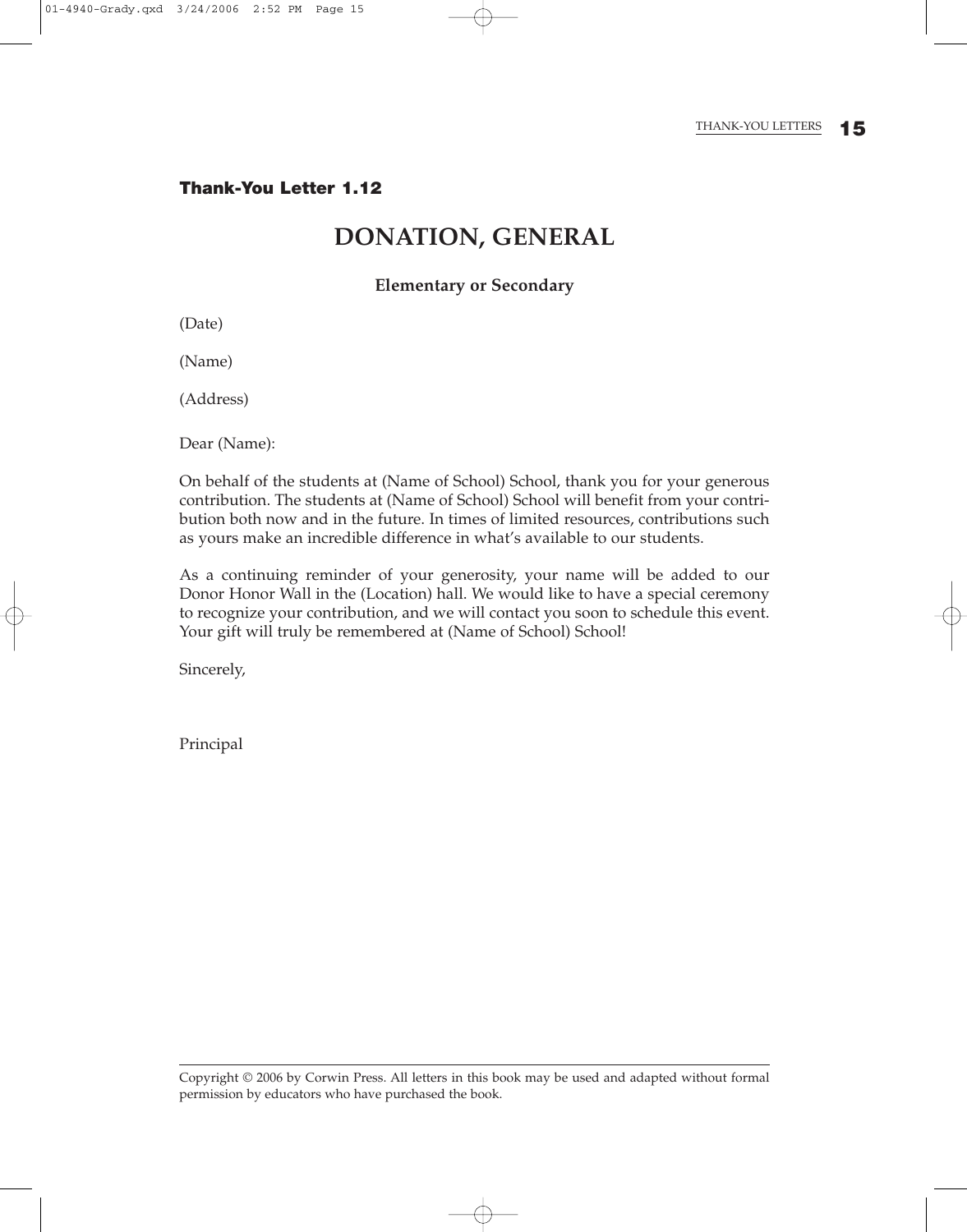#### **Thank-You Letter 1.13**

# **DONATION, IN KIND**

#### **Elementary or Secondary**

(Date)

(Name)

(Address)

Dear (Name):

On behalf of the students of (Name of School) School, I want to thank you for the donation of (Description) to our (Description) program.

Thank you for the support that (Name of Business) has shown (Name of School) School. The partnership with (Name of Business) has been a great association for the students and faculty. We value your assistance and association with our school.

Sincerely,

Principal